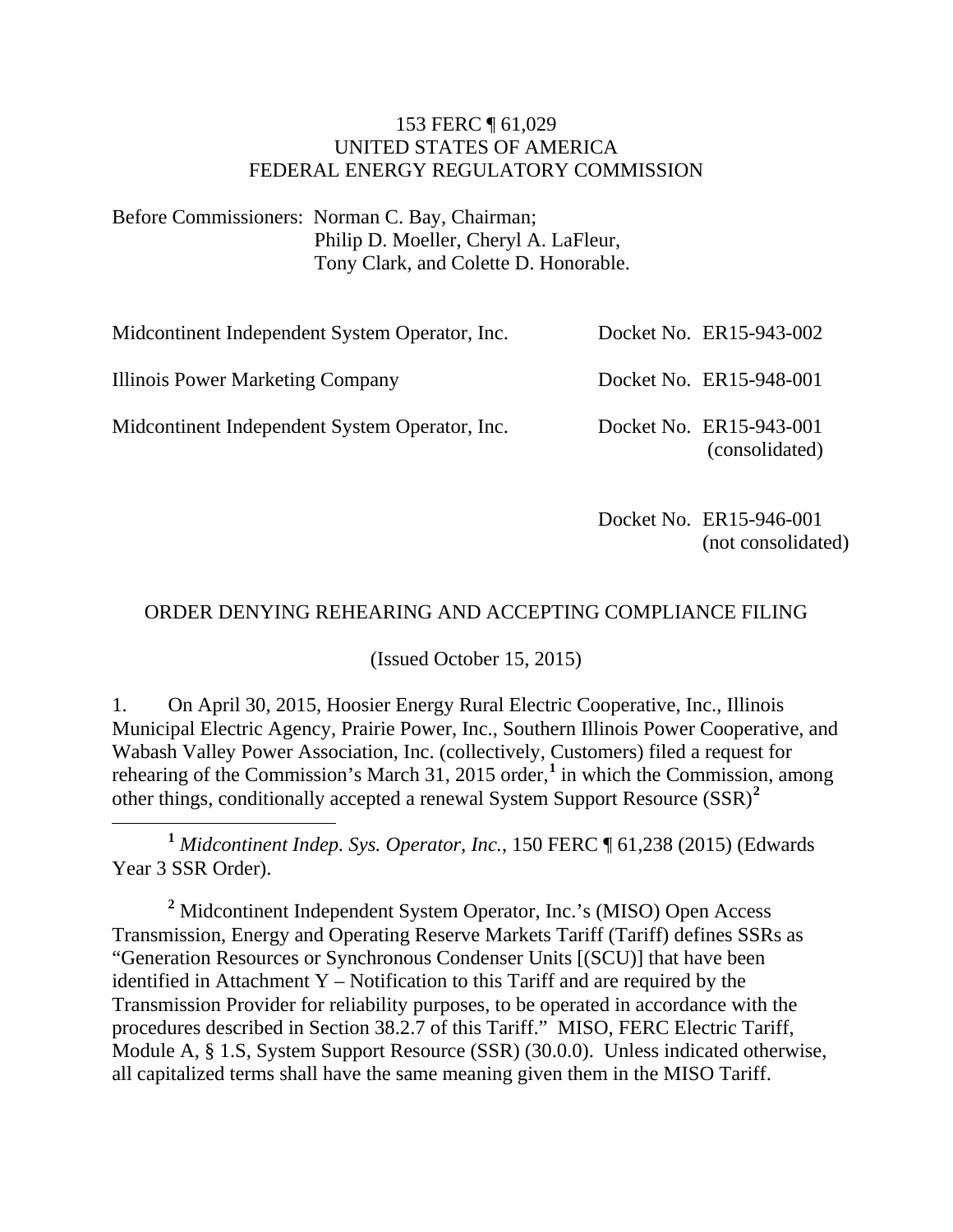agreement for the Edwards Unit 1 generator<sup>[3](#page-1-0)</sup> and a related generator compensation filing, as well as accepted an associated rate schedule, as explained more fully below.

2. On April 13, 2015, as directed by the Commission in the Edwards Year 3 SSR Order, MISO made a compliance filing in Docket No. ER15-943-001, submitting a revised SSR Agreement, as explained more fully below.

3. In this order, we deny Customers' request for rehearing and accept MISO's compliance filing.

### **I. Background**

4. Under MISO's Tariff, market participants that have decided to retire or suspend a Generation Resource or SCU must submit a notice (Attachment Y Notice), pursuant to Attachment Y (Notification of Potential Resource/SCU Change of Status) of the Tariff, at least 26 weeks prior to the resource's retirement or suspension effective date. During this 26-week notice period, MISO will conduct a study (Attachment Y Study) to determine whether all or a portion of the resource's capacity is necessary to maintain system reliability, such that SSR status is justified. If so, and if MISO cannot identify an SSR alternative that can be implemented prior to the retirement or suspension effective date, then MISO and the market participant shall enter into an agreement, as provided in Attachment Y-1 (Standard Form SSR Agreement) of the Tariff, to ensure that the resource continues to operate, as needed.**[4](#page-1-1)**

5. On July 25, 2012, in Docket No. ER12-2302-000, MISO submitted proposed Tariff revisions regarding the treatment of resources that submit Attachment Y Notices. On September 21, 2012, the Commission conditionally accepted MISO's proposed Tariff revisions effective September 24, 2012, subject to two compliance filings due within 90 and 180 days of the date of the order.**[5](#page-1-2)** On July 22, 2014, the Commission

<span id="page-1-2"></span>**<sup>5</sup>** *Midwest Indep. Transmission Sys. Operator, Inc.*, 140 FERC ¶ 61,237 (2012) (2012 SSR Order), *order on compliance*, 148 FERC ¶ 61,056 (2014) (2014 SSR Order).

<span id="page-1-0"></span>**<sup>3</sup>** Edwards Unit 1 is a 90 MW coal fired steam generator located in Bartonville, Illinois that was the subject of SSR designation and associated proceedings in calendar years 2013, 2014, and 2015.

<span id="page-1-1"></span>**<sup>4</sup>** *See Midwest Indep. Transmission Sys. Operator, Inc.*, 108 FERC ¶ 61,163, *order on reh'g*, 109 FERC ¶ 61,157 (2004).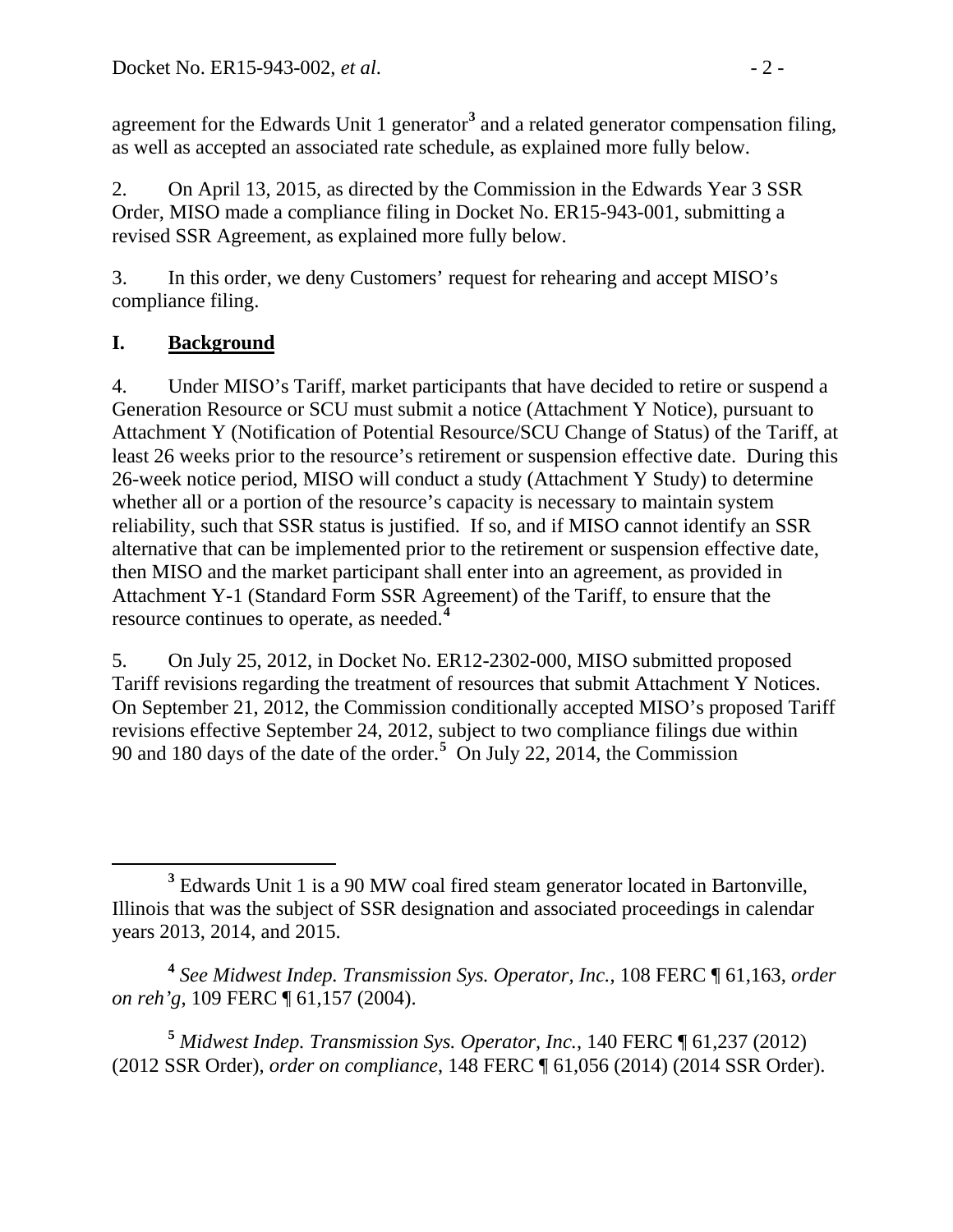conditionally accepted MISO's compliance filing made in response to the 2012 SSR Order subject to further compliance.**[6](#page-2-0)**

6. A detailed history of the designation of Edwards Unit 1 as an SSR, including the proceedings that address SSR agreements for Edwards Unit 1 for SSR service in 2013 and 2014,<sup>[7](#page-2-1)</sup> as well as related proceedings, can be found in the Edwards Year 3 SSR Order.**[8](#page-2-2)**

## **II. Edwards Year 3 SSR Order**

7. On January 30, 2015, in Docket No. ER15-943-000, pursuant to section 205 of the Federal Power Act (FPA),<sup>[9](#page-2-3)</sup> MISO filed an unexecuted SSR agreement between Illinois Power Marketing Company (Illinois Power) and MISO under MISO's Tariff for Edwards Unit 1, covering a one-year term beginning on January 1, 2015 and terminating on December 31, 2015 (Edwards Year 3 SSR Agreement). Because MISO and Illinois Power were unable to reach an agreement regarding an appropriate level of compensation, the Edwards Year 3 SSR Agreement did not include the monthly fixed compensation and the dollar per MW-hour component for pollution control costs.

8. On January 30, 2015, in Docket No. ER15-946-000, pursuant to section 205 of the FPA, MISO submitted a proposed Rate Schedule 43C under its Tariff addressing allocation of the costs associated with the Edwards Year 3 SSR Agreement (Edwards Year 3 Rate Schedule 43C).

9. On January 30, 2015, in Docket No. ER15-948-000, pursuant to section 205 of the FPA, Illinois Power filed an unexecuted version of the Edwards Year 3 SSR Agreement under the Illinois Power Marketing Company/Ameren Energy Marketing Company General Tariff which sets forth its proposed Monthly SSR Payment and the pollution control costs component for 2015 (Illinois Power Restated 2015 SSR Agreement).**[10](#page-2-4)**

**<sup>6</sup>** 2014 SSR Order, 148 FERC ¶ 61,056 at P 1.

<span id="page-2-2"></span><span id="page-2-1"></span><span id="page-2-0"></span>**<sup>7</sup>** The SSR agreements for 2013 and 2014 SSR service by Edwards Unit 1 are referred to in the Edwards Year 3 SSR Order as the Edwards Year 1 SSR Agreement and the Edwards Year 2 SSR Agreement, respectively.

**<sup>8</sup>** Edwards Year 3 SSR Order, 150 FERC ¶ 61,238 at PP 7-13.

<span id="page-2-3"></span>**<sup>9</sup>** 16 U.S.C. § 824d (2012).

<span id="page-2-4"></span>**<sup>10</sup>** Edwards Year 3 SSR Order, 150 FERC ¶ 61,238 at PP 1-3.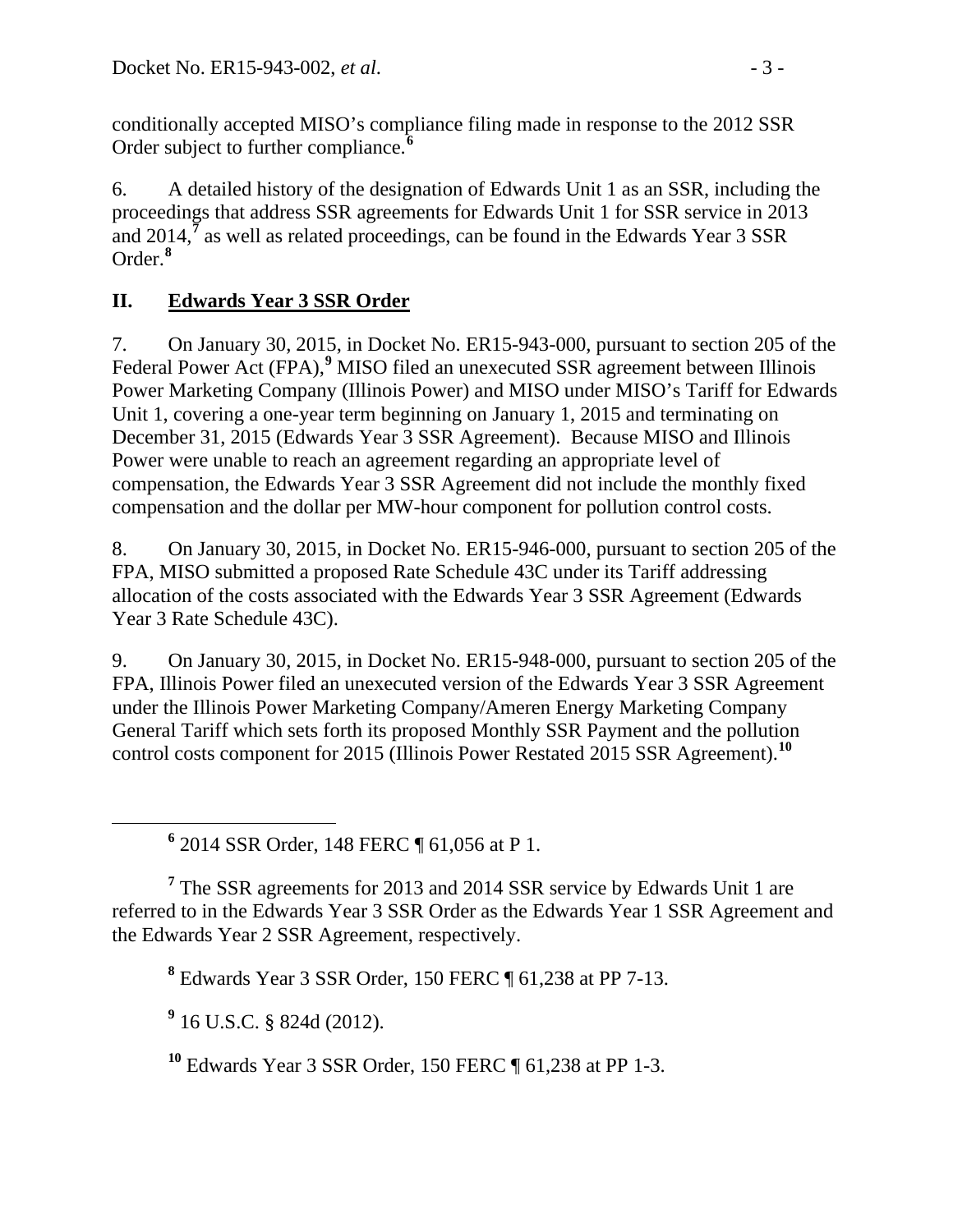10. In the Edwards Year 3 SSR Order, the Commission conditionally accepted the Edwards Year 3 SSR Agreement and the Illinois Power Restated 2015 Agreement, suspended them for a nominal period, to become effective January 1, 2015, as requested, subject to refund and compliance, set the proposed rates in the Illinois Power Restated 2015 SSR Agreement for hearing and settlement judge procedures, and consolidated the Edwards Year 3 SSR Agreement proceeding in Docket No. ER15-943-000 and the Illinois Power Restated 2015 SSR Agreement proceeding in Docket No. ER15-948-000 with the ongoing hearing and settlement judge procedures in Docket Nos. ER13-1962-000, *et al.* established to evaluate compensation for Edwards Unit 1 under agreements providing for SSR service in 2013 and 2014. The Commission also accepted the Edwards Year 3 Rate Schedule 43C, making it effective January 1, 2015, as requested.

11. As relevant to the instant request for rehearing, in the Edwards Year 3 SSR Order, the Commission found that MISO had demonstrated that there were no significant changes that would lead to a different reliability analysis from that found in the 2013 Attachment Y Study Report, initially conducted for the Edwards Year 1 SSR Agreement, and determined that the unit is necessary for system reliability, and therefore, Edwards Unit 1 should be designated as an SSR for 2015, consistent with the Tariff.**[11](#page-3-0)** The Commission also found that MISO had provided sufficient information supporting its review of feasible SSR alternatives and found reasonable MISO's interpretation and application of the Ameren transmission planning criteria.**[12](#page-3-1)**

12. The Commission also directed MISO to submit a compliance filing within 30 days of the date of the Edwards Year 3 SSR Order to conform the rates in the Edwards Year 3 SSR Agreement to reflect the rates in the Illinois Power Restated 2015 SSR Agreement. The Commission directed MISO and Illinois Power to submit compliance filings in Docket Nos. ER15-943-000 and ER15-948-000, respectively, to conform the non-rate terms and conditions in the Edwards Year 3 SSR Agreement and the Illinois Power 2015 Restated SSR Agreement to reflect the non-rate terms and conditions accepted by the Commission in Docket No. ER14-1210-001, to the extent that the Commission requires further action regarding the proposed revisions in Docket No. ER14-1210-001.**[13](#page-3-2)** The Commission also noted that if any further revisions to the rates in the Illinois Power Restated 2015 SSR Agreement are subsequently accepted by the Commission, MISO

<span id="page-3-0"></span> $11$  *Id.* P 55.

<span id="page-3-1"></span>**<sup>12</sup>** *Id.* P 61 (citing MISO Answer at 11-12).

<span id="page-3-2"></span>**<sup>13</sup>** *Id.* P 68. A compliance filing has not yet been made regarding this directive.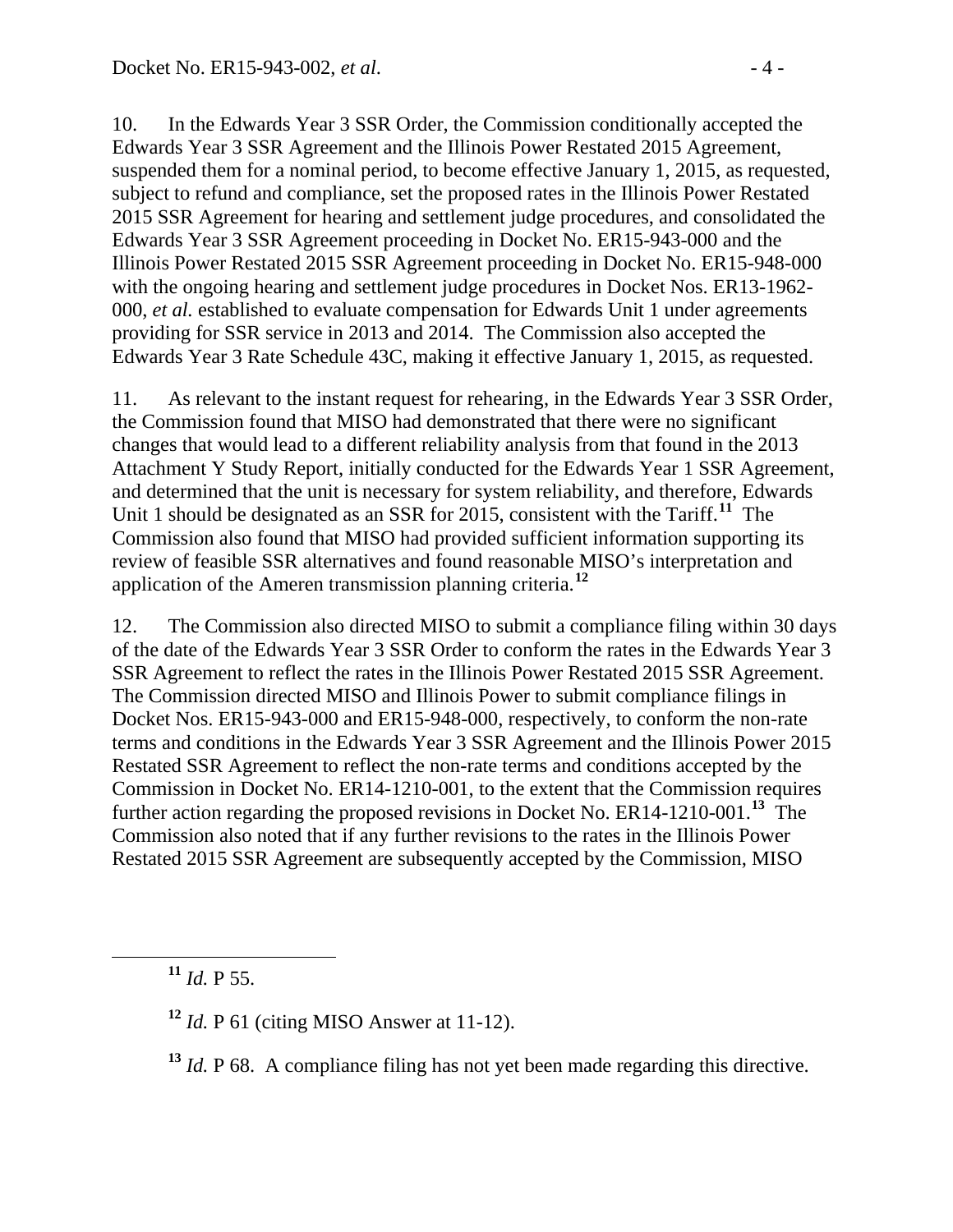must submit a filing to conform those rates in the Edwards Year 3 SSR Agreement to reflect those rates in the Illinois Power Restated 2015 SSR Agreement.**[14](#page-4-0)**

### **III. Discussion**

### **A. Procedural Matters**

13. Notice of the compliance filing in Docket No. ER15-943-001 was published in the *Federal Register*, 80 Fed. Reg. 21,716 (2015), with protests and interventions due on or before May 4, 2015. None was filed.

#### **B. Request for Rehearing**

14. Customers argue that the Commission erred in finding that MISO's evaluation of the continuing need for Edwards Unit 1 complied with the requirements of the Tariff. Customers contend that MISO failed to re-evaluate the need for Edwards Unit 1 as an SSR Unit and simply relied on a study that was performed to test the need for Edwards Unit 1 in 2013, which used 2010 data. Customers claim that MISO failed to evaluate a number of changes to the transmission system since 2010 that would have an effect on the need for Edwards Unit 1 for 2015. According to Customers, MISO failed to evaluate the effects of the transmission system upgrades since 2010, current system conditions, transformer load tap change capability, the addition of the Fargo 138 kV 40 MVAR capacitor bank, the actual generation capability of the Edwards units, the availability of demand response or other load reduction, and the availability of behind-the-meter generation.<sup>[15](#page-4-1)</sup> Customers take issue with the Commission's determination that "MISO ... did evaluate the entire 2013 Attachment Y Study, and it was unnecessary to conduct a new analysis because recently completed transmission upgrades, including those identified by [Customers], had been previously identified in that study," because Customers argue this rationale undermines the point of requiring an annual re-evaluation of the need for an SSR Unit.**[16](#page-4-2)**

15. Customers argue that the Commission erred in finding that MISO had demonstrated that Edwards Unit 1 continues to qualify as an SSR Unit. Customers contend that MISO failed to perform a sufficient review of the need for Edwards Unit 1 and that the Commission failed to give meaningful consideration to the evidence supplied by Customers in their protest to demonstrate that Edwards Unit 1 was not needed in 2015.

<span id="page-4-0"></span>**<sup>14</sup>** *Id.*

<span id="page-4-1"></span>**<sup>15</sup>** Customers Request for Rehearing at 3.

<span id="page-4-2"></span>**<sup>16</sup>** *Id.* at 4 (citing Edwards Year 3 SSR Order, 150 FERC ¶ 61,238 at P 58).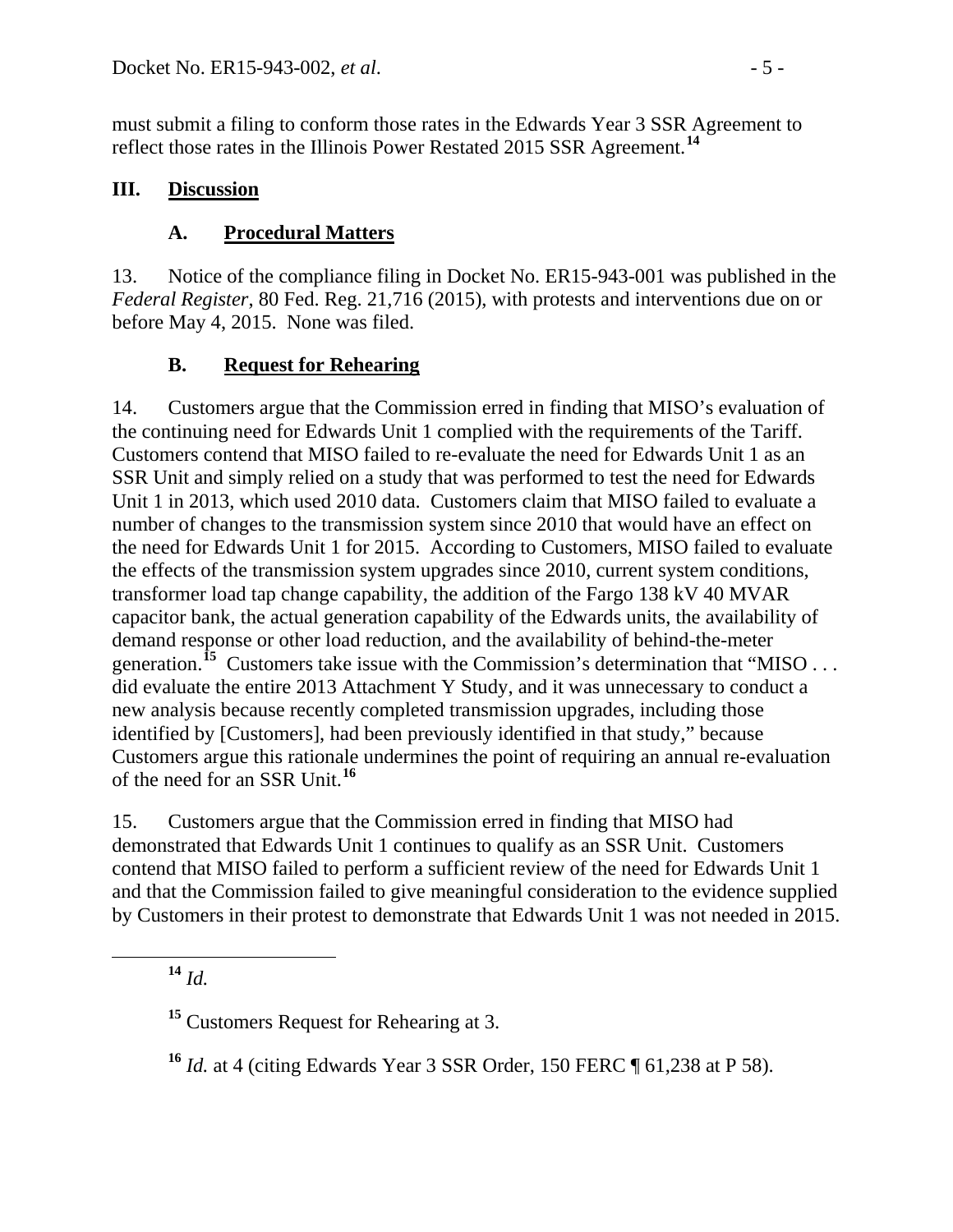Customers assert that the Commission's responses to this evidence failed to meet the Commission's obligation to engage in reasoned decision making. Customers reiterate several proposed alternatives to Edwards Unit 1 including: installation of a third parallel Tazewell 345/138 kV transformer; replacement of the existing Tazewell transformers with higher rating transformers; installation of a 345/138 kV transformer at the Edwards plant; or reliance on load-shedding and/or demand response, including utilization of behind-the-meter generation at industrial sites. Customers also repeat an argument made in their protest that the contingency that supposedly required the retention of the Edwards Unit 1 had a probability of occurring only one day in 244 years, and that, if that contingency did occur, having Edwards Unit 1 available would not mitigate the overload conditions that might result.**[17](#page-5-0)**

16. Customers also argue that for the alternatives MISO did study, however belatedly, the Commission simply accepted MISO's claims at face value and did not engage in any independent fact-finding. Customers argue that the Commission's determinations are not consistent with the requirement that SSR designation be a "limited, last resort measure."<sup>[18](#page-5-1)</sup> Customers also argue that the Commission is unfairly shifting the burden of suggesting alternatives to SSR designation from MISO to stakeholders, who are not brought into the process until MISO has already made its determination that SSR designation is necessary.**[19](#page-5-2)**

### **C. Commission Determination**

17. We deny Customers' request for rehearing. As the Commission stated in the Edwards Year 3 SSR Order, MISO demonstrated that there were no significant changes that would lead to a different reliability analysis from that found in the 2013 Attachment Y Study Report<sup>[20](#page-5-3)</sup> initially conducted for the Edwards Year 1 SSR Agreement and determined that Edwards Unit 1 was necessary for system reliability for 2015.**[21](#page-5-4)** We

**<sup>17</sup>** *Id.* at 5.

<span id="page-5-1"></span><span id="page-5-0"></span>**<sup>18</sup>** *Id.* at 6 (citing *Midwest Indep. Transmission Sys. Operator, Inc.*, 109 FERC ¶ 61,257, at P 291 (2004)).

**<sup>19</sup>** *Id.* at 6-7.

<span id="page-5-3"></span><span id="page-5-2"></span>**<sup>20</sup>** The Tariff states that "[t]he filing of a SSR Agreement with FERC shall be accompanied by a corresponding report on the Attachment Y Reliability Study and the Attachment Y Alternatives Study . . . ." MISO refers to this report as an Attachment Y Study Report. MISO, FERC Electric Tariff, Module C, § 38.2.7.c, Evaluation of SSR Unit Application (37.0.0).

<span id="page-5-4"></span>**<sup>21</sup>** Edwards Year 3 SSR Order, 150 FERC ¶ 61,238 at P 55.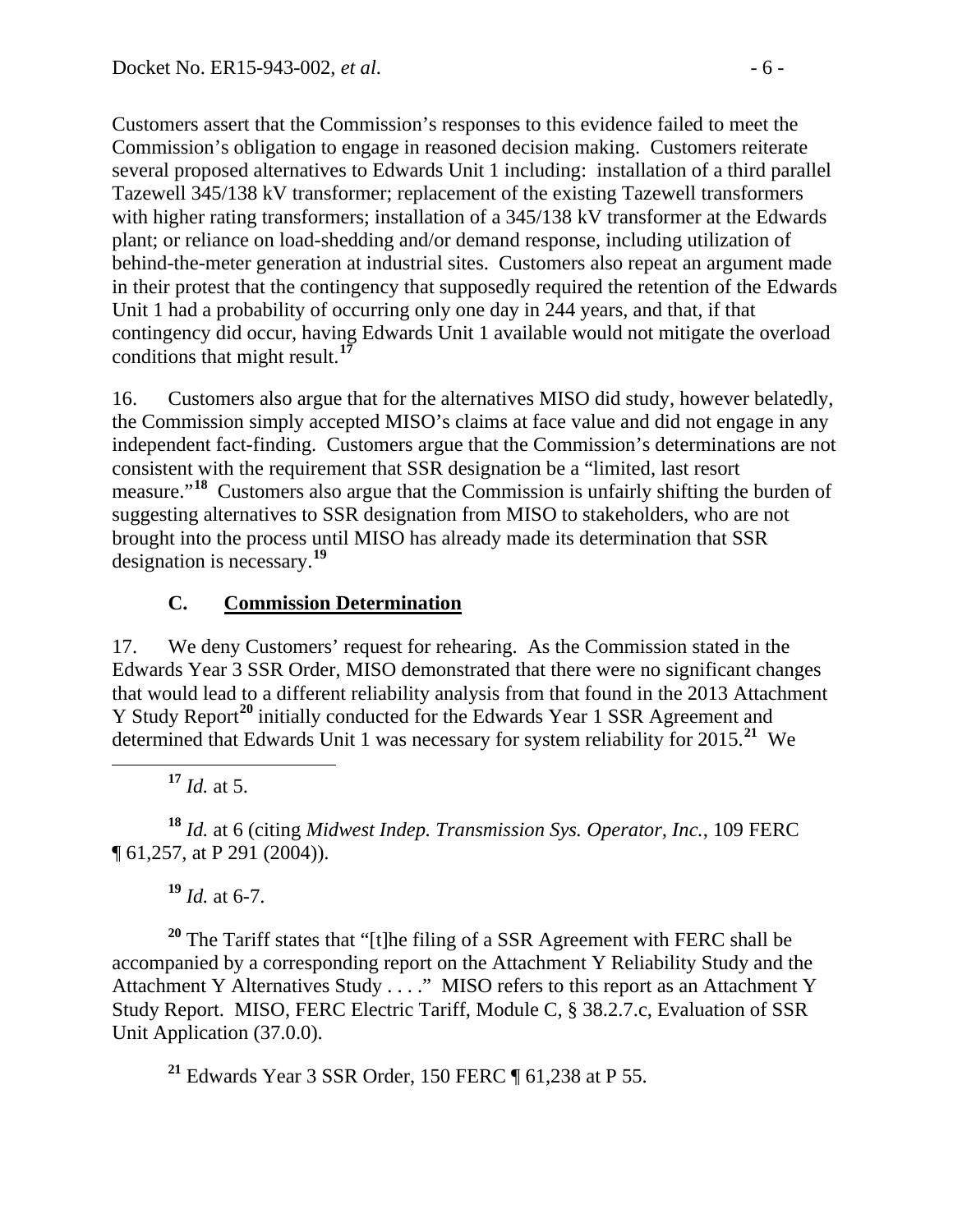reject Customers' arguments that an entirely new study was required to determine whether Edwards Unit 1 was needed for system reliability in 2015. Because there were no significant changes that would lead to a different reliability analysis, MISO's use of the 2013 Attachment Y Study Report, initially conducted for the Edwards Year 1 SSR Agreement, was sufficient for determining the reliability need for Edwards Unit 1 in 2015.**[22](#page-6-0)** MISO explained in its answer that it determined it was unnecessary to conduct a new analysis because recently completed transmission upgrades, including those identified by Customers, had been previously identified in the 2013 Attachment Y Study Report. Additionally, MISO reassessed these upgrades and transformer tap adjustments in response to stakeholder comments at the Central Technical Study Task Force meeting on November 4, 2014 and found them to be insufficient to obviate the need for Edwards Unit 1 as an SSR Unit in 2015.**[23](#page-6-1)**

18. We disagree with Customers' arguments that the Commission is simply accepting MISO's claims at face value and not engaging in independent fact-finding. After reviewing MISO's filings and other filings in the record, the Commission determined that MISO met its burden to show that designation of Edwards Unit 1 for 2015 was necessary for system reliability, and met the requirements of the Tariff.

19. We also continue to disagree with Customers' arguments that MISO did not properly evaluate feasible alternatives. In the Edwards Year 3 SSR Order, the Commission addressed the alternatives that Customers contend that MISO failed to evaluate, and as such, we affirm the finding in the Edwards Year 3 SSR Order that MISO provided sufficient information supporting its review of feasible SSR alternatives.**[24](#page-6-2)** Regarding Customers' concern that stakeholders were not brought into the process until MISO made the determination that SSR designation for Edwards Unit 1 was necessary, we believe that Customers misunderstand the SSR designation process. After MISO completed the Attachment Y Reliability Study for Edwards Unit 1, Illinois Power was notified that Edwards Unit 1 was necessary for the reliability of the transmission system, but the subsequent designation of Edwards Unit 1 as an SSR Unit was qualified based upon the results of the ensuing stakeholder process provided for in the Tariff to determine whether feasible alternatives to an SSR designation existed. MISO convened such a

<span id="page-6-2"></span>**<sup>24</sup>** *Id.* P 61.

<span id="page-6-0"></span>**<sup>22</sup>** In an order issued on October 15, 2015, the Commission conditionally accepted a tariff provision that specifically allows MISO to rely on a previously filed report when there is an affirmation that the results of a previously filed report remain applicable. *AmerenEnergy Resources Generating Company v. Midcontinent Indep. Sys. Operator, Inc.*, 153 FERC ¶ 61,062, at PP 97-98 (2015).

<span id="page-6-1"></span>**<sup>23</sup>** Edwards Year 3 SSR Order, 150 FERC ¶ 61,238 at PP 19, 25.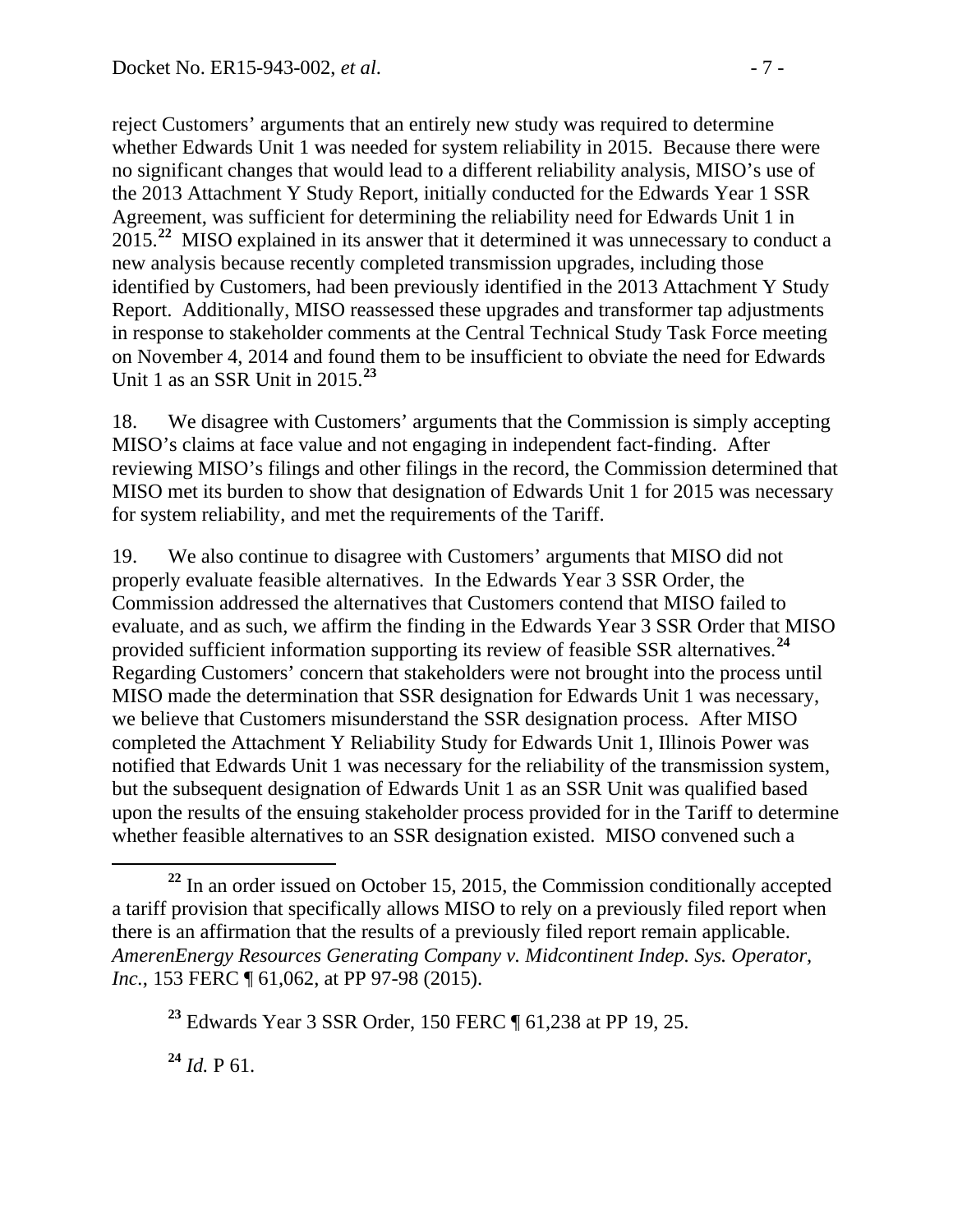stakeholder process on November 4, 2014 to review the continued need for Edwards Unit 1 for 2015 and evaluate feasible alternatives. Under the Tariff, notification to a generation owner that one or more of its units are necessary for reliability does not prevent MISO from thereafter determining pursuant to the stakeholder process or otherwise whether there are feasible alternatives to the SSR designation.**[25](#page-7-0)** We reiterate our encouragement in the Edwards Year 3 SSR Order that stakeholders raise alternatives with MISO in its Order No. 890-compliant stakeholder process and that MISO engage with stakeholders at the earliest possible time to consider feasible alternatives to the designation of retiring or suspending units as SSRs.**[26](#page-7-1)**

# **D. MISO's Compliance Filing**

20. On April 13, 2015, in Docket No. ER15-943-001, MISO submitted a revised Edwards Year 3 SSR Agreement (Revised Edwards Year 3 SSR Agreement) that includes the compensation amount proposed by Illinois Power in the Illinois Power Restated 2015 SSR Agreement, in compliance with the Commission directive set forth in the Edwards Year 3 SSR Order.**[27](#page-7-2)**

# **E. Commission Determination**

21. We accept the Revised Edwards Year 3 SSR Agreement. As required by the Edwards Year 3 SSR Order, the Revised Edwards Year 3 SSR Agreement contains the rates contained in the Illinois Power Restated 2015 SSR Agreement. We observe, however, that "[i]f any further revisions to the rates in the Illinois Power Restated 2015 SSR Agreement are subsequently accepted by the Commission, MISO must also submit a filing to conform the rates in the Edwards Year 3 SSR Agreement to reflect those rates in the Illinois Power Restated 2015 SSR Agreement."**[28](#page-7-3)**

# The Commission orders:

(A) Customers' request for rehearing is denied, as discussed in the body of this order.

**<sup>27</sup>** MISO Transmittal Letter at 1-2.

<span id="page-7-3"></span>**<sup>28</sup>** Edwards Year 3 SSR Order, 150 FERC ¶ 61,238 at P 68.

<span id="page-7-2"></span><span id="page-7-1"></span><span id="page-7-0"></span>**<sup>25</sup>** *See* MISO, FERC Electric Tariff, Module C, § 38.2.7.c, Evaluation of SSR Unit Application (37.0.0).

**<sup>26</sup>** *See* Edwards Year 3 SSR Order, 150 FERC ¶ 61,238 at P 61.